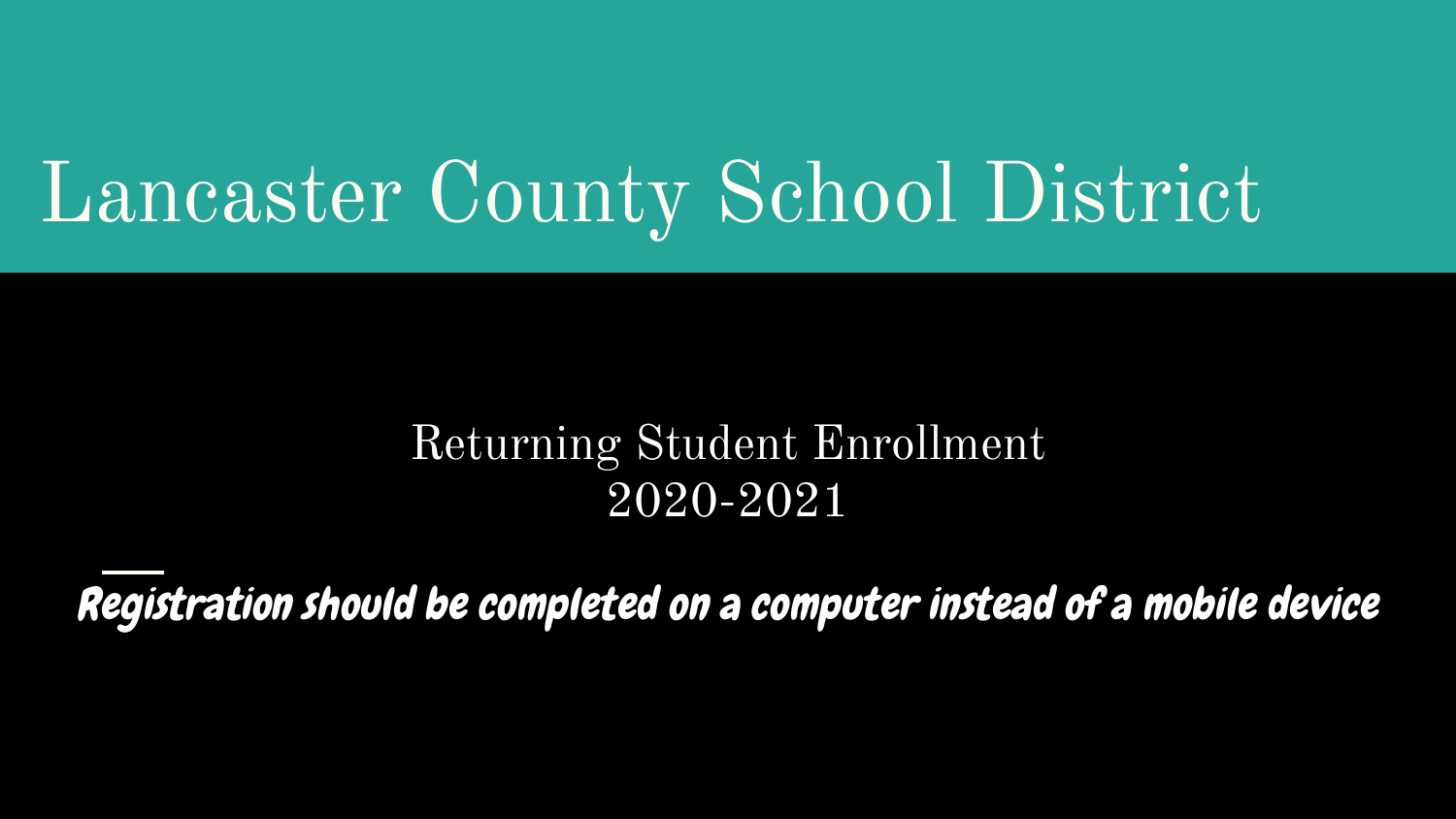## Online Returning Student Enrollment 2020-2021

- **UPDATE** information for your child by logging into your parent portal account.
- This process replaces paper forms completed during registration at the beginning of the school year.
	- *○* **No more waiting in line.**
- It is a secure way of uploading 2 required documents for Proof of Residency.
- Acceptable Proof of Residency Includes:
	- Mortgage contract or statement
	- SC Driver's License or ID Card
	- Property Tax bill or Receipt
	- Utility Bill (electric, water or gas)
	- Cable/satellite, Internet or telephone bill
	- Homeowners/renters Insurance policy
	- Notarized Letter from Landlord
- Let's get **STARTED!**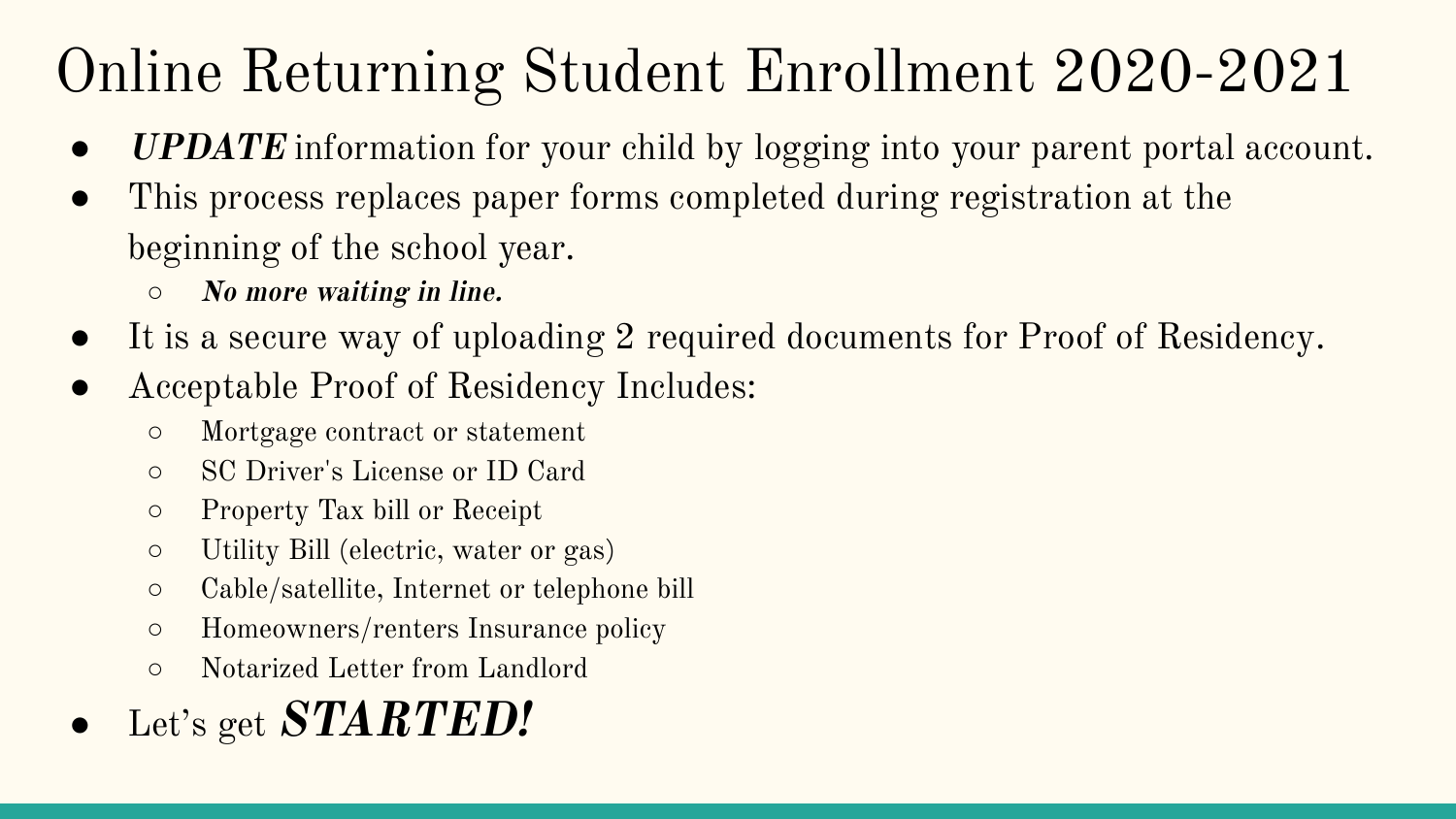## Link to **Returning Student Enrollment 2020-2021**

- Log in your Parent Portal Account
- Contact your school if you need login information

| <b>D</b> PowerSchool SIS          |                              |         |
|-----------------------------------|------------------------------|---------|
| <b>Student and Parent Sign In</b> |                              |         |
| Create Account<br>Sign In         |                              |         |
| Username                          |                              |         |
| Password                          |                              |         |
|                                   | Forgot Username or Password? |         |
|                                   |                              | Sign In |

 $\textbf{h}$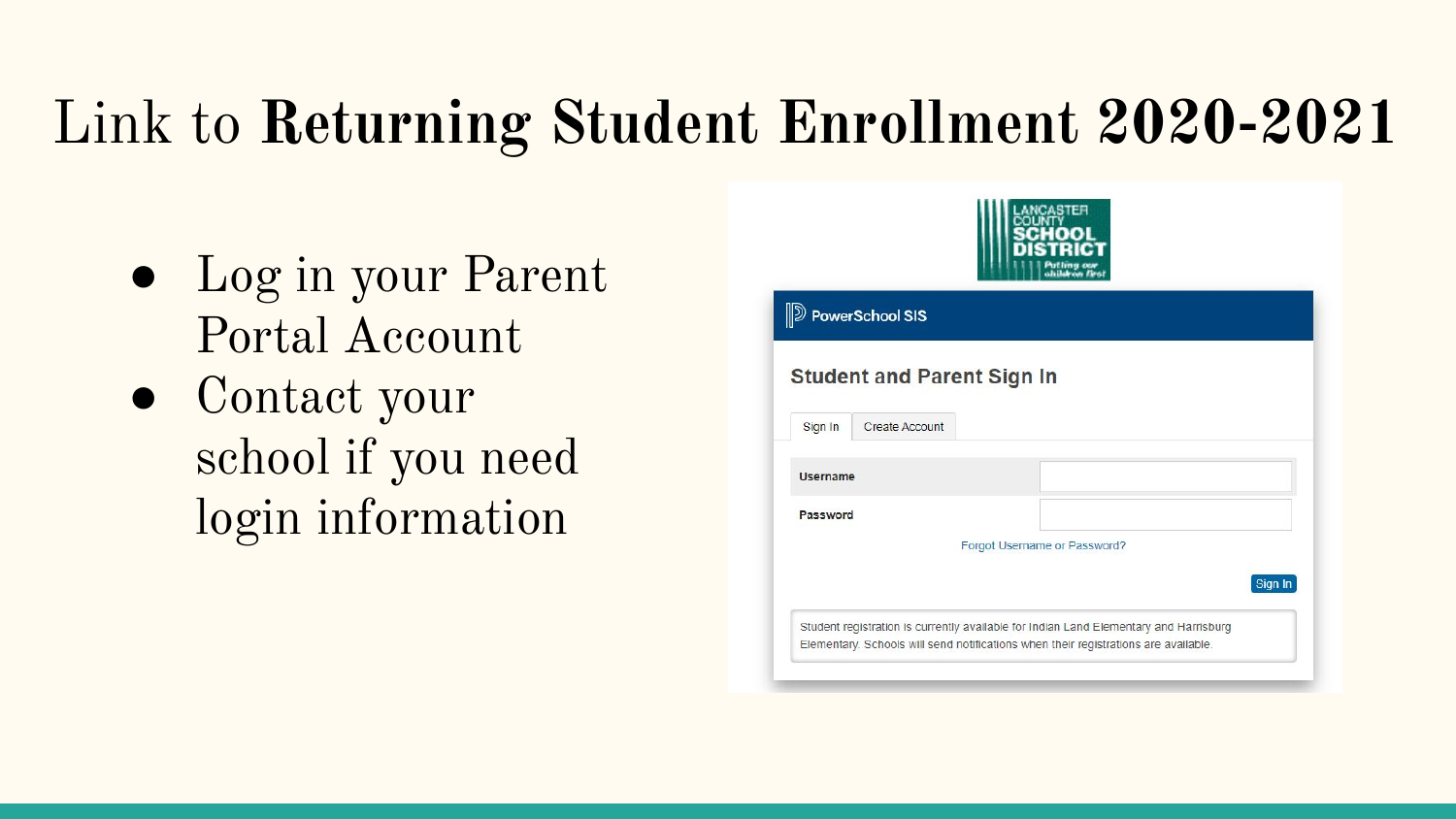### **STEPS to Creating a Parent Account (Continued)**

### Enter:

- **Parent First Name**
- **Parent Last Name**
- **Parent Email Address**
- Desired Username
- Password (At least 8 characters)
- **Re-enter Password**

Link Students to Account (See **NOTE**)

### Enter (**Student's LEGAL Name - from Birth Certificate**)

- **Student Name**
- Access ID (Provided by Counselors at your school)
- Access Password (Provided by Counselors at your school)
- **Choose Relationship**
- **ENTER**

### **NOTE:** ADDING ADDITIONAL STUDENTS

*● It is easier to enter information for additional students AFTER you create AND login for one of your children to your newly created account.*

| -Be at least 8 characters long |                                                                                                                      |
|--------------------------------|----------------------------------------------------------------------------------------------------------------------|
|                                |                                                                                                                      |
|                                |                                                                                                                      |
|                                |                                                                                                                      |
|                                |                                                                                                                      |
|                                |                                                                                                                      |
|                                |                                                                                                                      |
|                                |                                                                                                                      |
|                                |                                                                                                                      |
|                                |                                                                                                                      |
|                                |                                                                                                                      |
|                                |                                                                                                                      |
|                                |                                                                                                                      |
|                                | Enter the Access ID, Access Password, and Relationship for each student you wish to add to<br>-- Choose<br>-- Choose |

**HILLANCASTER**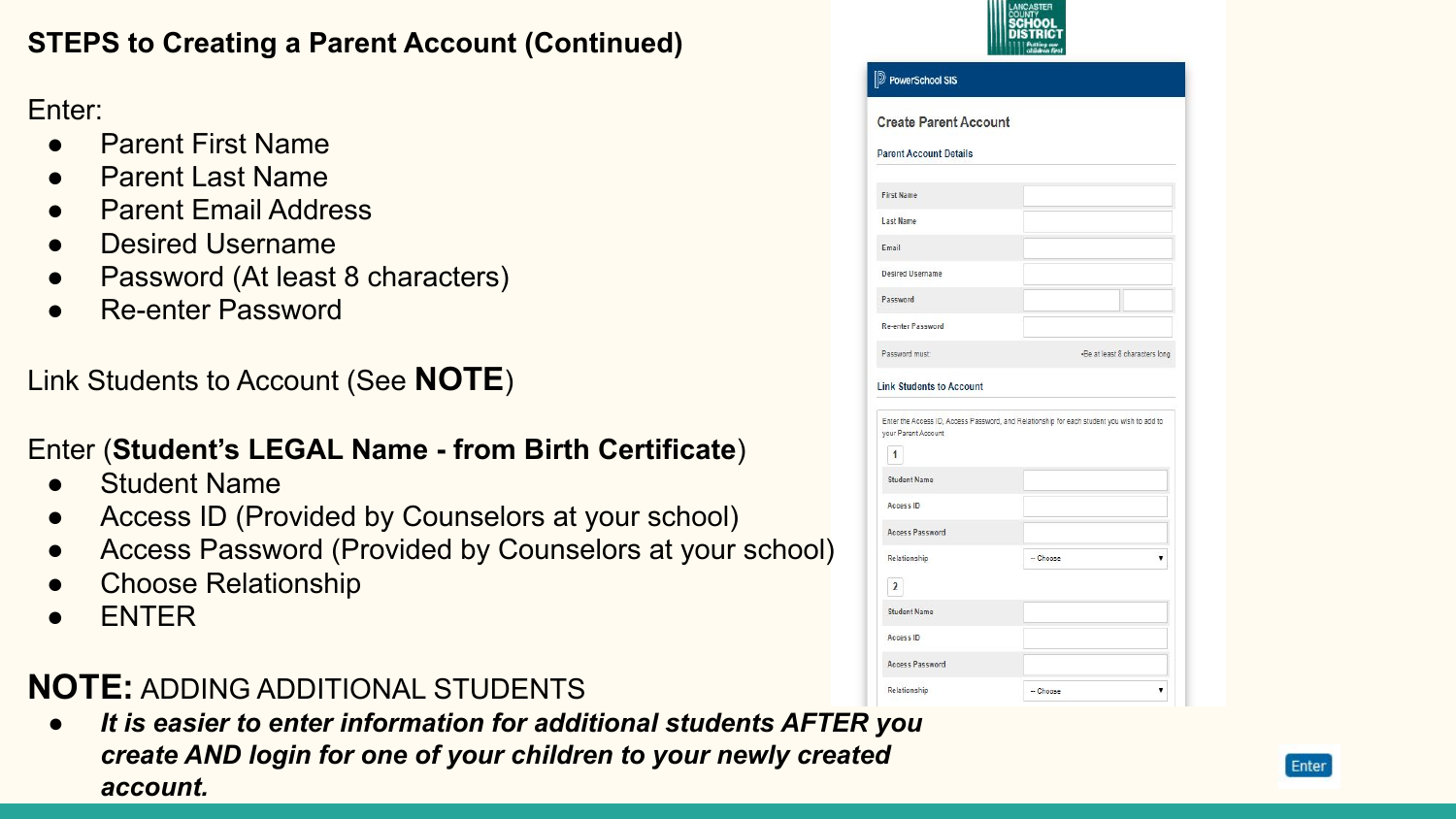|                                                  | Navigation                    | <b>Account Preferences - Profile</b>                                                                                 |
|--------------------------------------------------|-------------------------------|----------------------------------------------------------------------------------------------------------------------|
| Adding another student to your account:          | Grades and<br>Attendance<br>鹽 |                                                                                                                      |
|                                                  | <b>Grade History</b>          | Students<br>Profile                                                                                                  |
| Login to Parent Portal Account                   | History                       | If you want to change the e-mail address, username or pas<br>to your username or password. To change your name, plea |
| <b>Select Account Preferences</b>                | Email<br>Notification         | <b>First Name:</b>                                                                                                   |
|                                                  | Teacher<br>Comments           | Last Name:                                                                                                           |
| <b>Select Students Tab</b>                       | <b>School Bulletin</b>        | <b>Account Email:</b>                                                                                                |
| Select<br><b>Add</b>                             | Class<br>Registration         | <b>Select Language</b>                                                                                               |
|                                                  | <b>IGP Success</b><br>Viewer  | Username:<br><b>Current Password:</b>                                                                                |
| Fill out information for each additional student | Curriculum<br>Browser         | New password must:                                                                                                   |
| <b>Add Student</b>                               |                               | · Be at least 8 characters long                                                                                      |
| E                                                | <b>Balance</b>                |                                                                                                                      |
| <b>Student Access Information</b>                | $\Box$<br>My Schedule         |                                                                                                                      |
| <b>Student Name</b>                              | School<br>Information<br>臨    |                                                                                                                      |
| Access ID                                        | Account<br>Preferences<br>P   |                                                                                                                      |
| <b>Access Password</b>                           |                               |                                                                                                                      |
| Relationship<br>-- Choose<br>▼                   |                               | **NOTE** Web Access ID and Passwords are case                                                                        |
|                                                  |                               | sensitive.                                                                                                           |
| <b>OK</b><br>Cancel                              |                               |                                                                                                                      |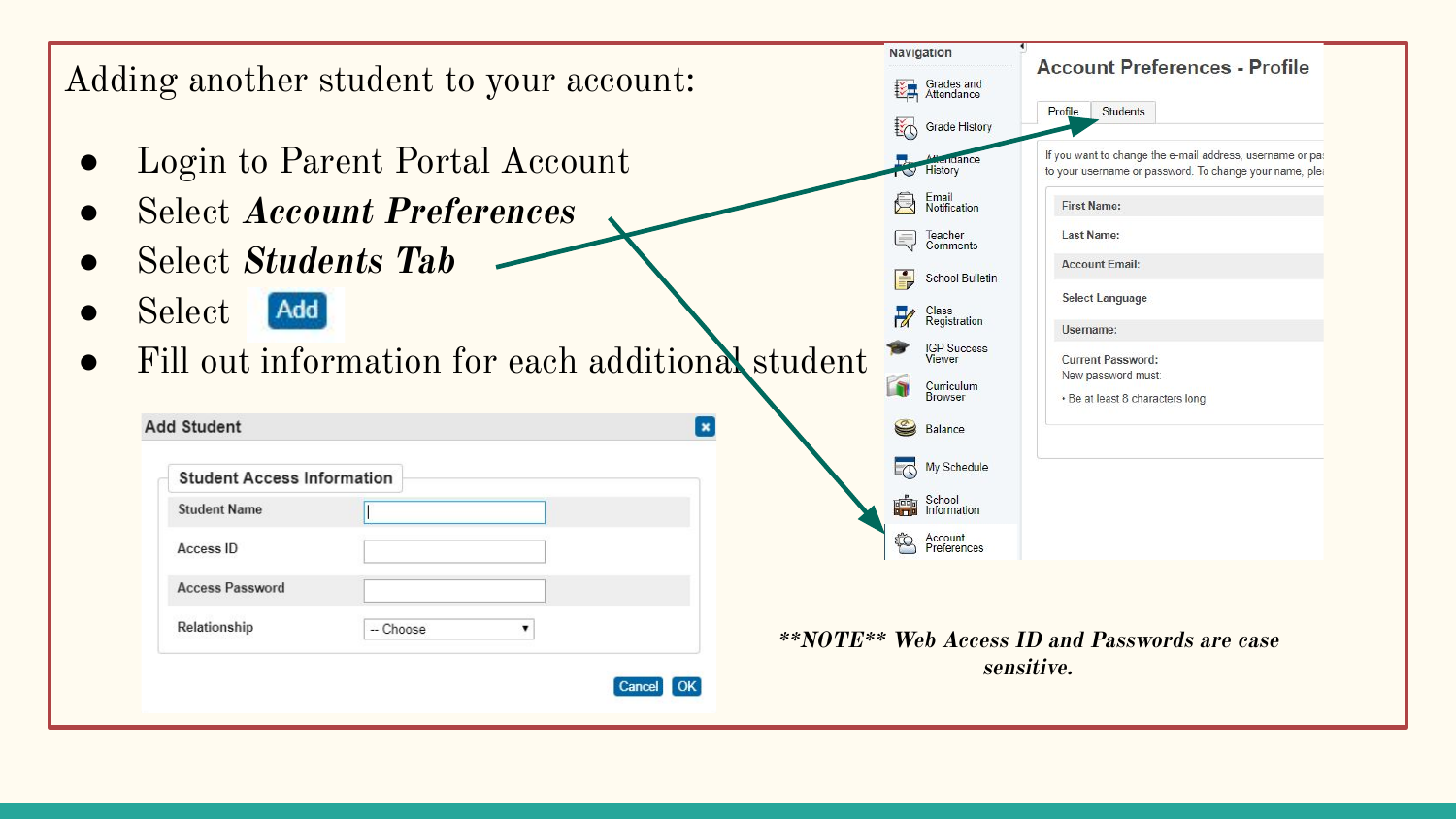## **UPDATING** Returning Student Information 2020-2021

● Select Returning Student Enrollment 2020-2021

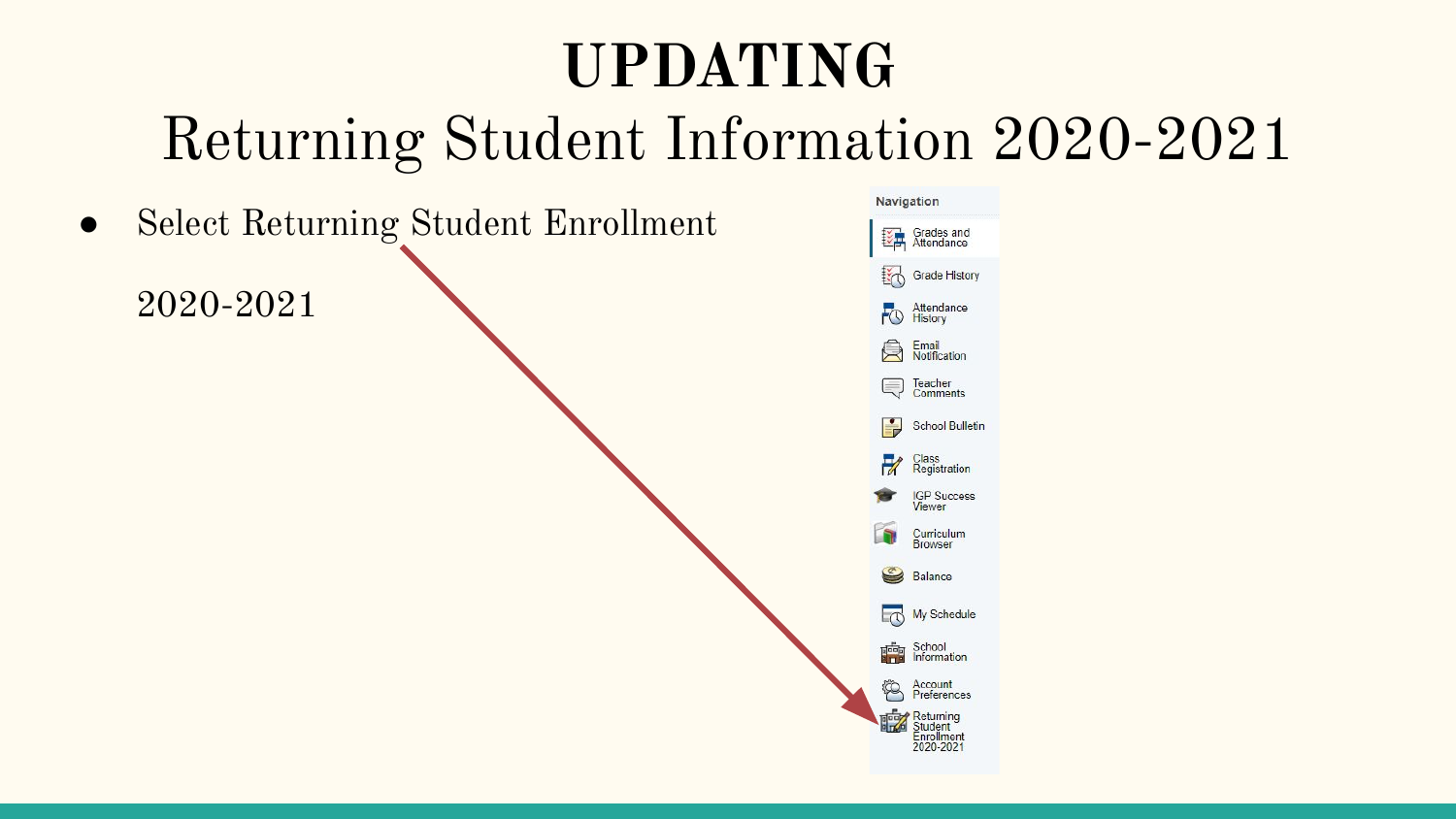## **Complete Information in** *Each* **Section**

| Returning Student Enrollment 2020-2021 | Introduction                                                                                                                                                                                            |
|----------------------------------------|---------------------------------------------------------------------------------------------------------------------------------------------------------------------------------------------------------|
| Introduction                           |                                                                                                                                                                                                         |
| Form                                   | 2020-21 Returning Student Enrollment                                                                                                                                                                    |
| Student                                | Welcome to Lancaster County School District Returning Student Enrollment. Please follow the steps below to continue.                                                                                    |
| Family                                 | 1. Click "Next" on this page, and enter the information requested by the online forms.                                                                                                                  |
| Emergency                              | Note: Required fields are marked with required, and Lancaster County School District will receive the data exactly as it is<br>entered. Please be careful of spelling, capitalization, and punctuation. |
| Medical                                | 2. On the "Review & Submit" page, check your data before proceeding.                                                                                                                                    |
| Agreements                             | 3. Click "Submit"!<br>On the submission confirmation page you will have the opportunity to print out a copy of your registration to keep for                                                            |
| Additional                             | your records. Note: Once the form is electronically submitted, you will receive an e-mail confirmation.                                                                                                 |
| Signature                              | Returning Student Enrollment for Additional Students                                                                                                                                                    |
| Summary                                | A Returning Student Enrollment form must be submitted for each student in your family. Once you have successfully                                                                                       |
| Payment                                | submitted one Returning Student Enrollment, you will have the opportunity to begin another from the "Submission<br>Confirmation" page.                                                                  |

Next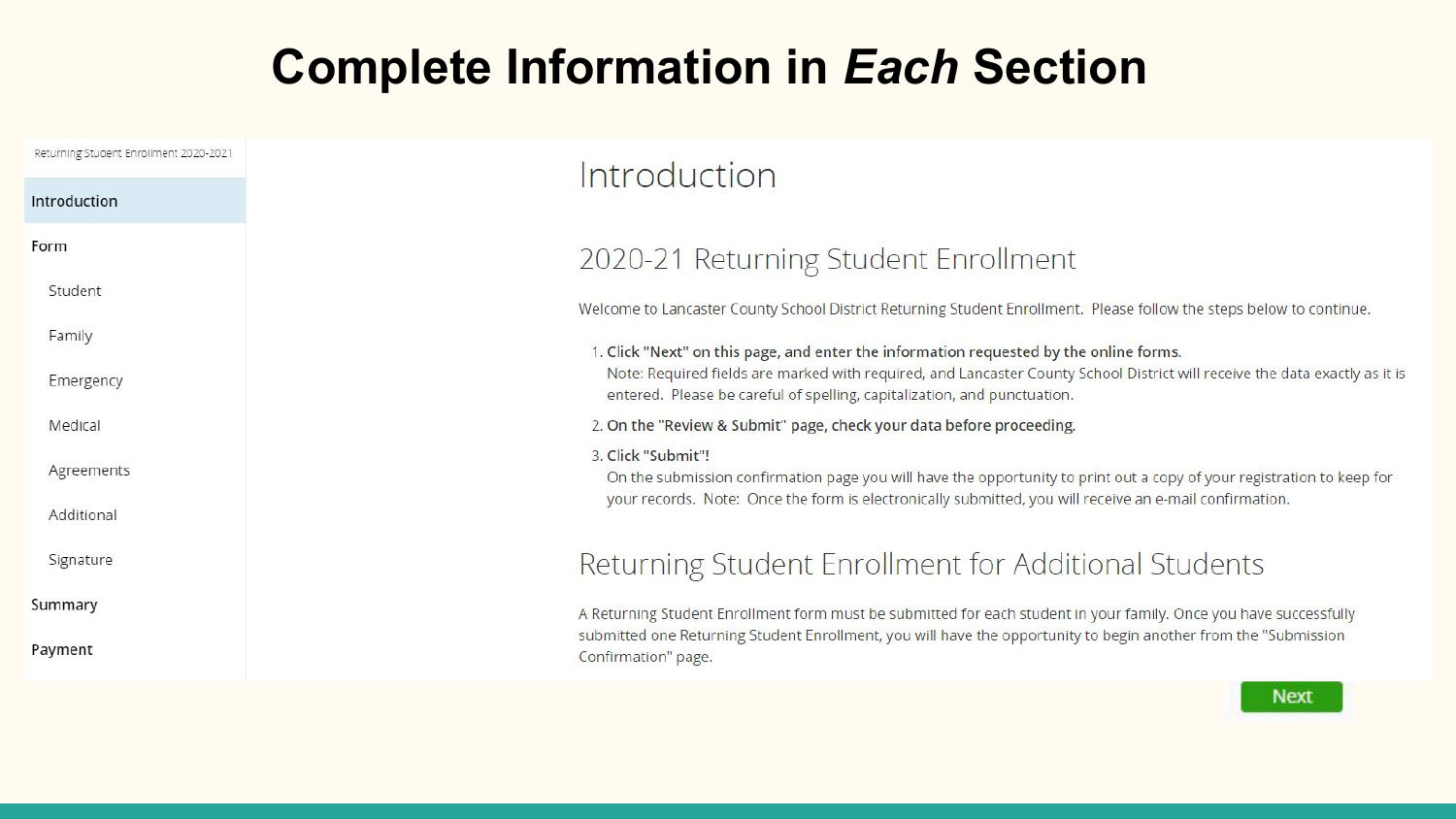### **Section 1 - Student Information**

| <b>First Name</b>           |  |  |
|-----------------------------|--|--|
|                             |  |  |
| Middle Name                 |  |  |
|                             |  |  |
| Last Name                   |  |  |
|                             |  |  |
| Suffix                      |  |  |
| - Select -                  |  |  |
| Gender                      |  |  |
| - Select -                  |  |  |
| Date of Birth<br>mm/dd/yyyy |  |  |
|                             |  |  |
| Enrolling Grade (i)         |  |  |
| - Select -                  |  |  |
| <b>Enrolling School</b>     |  |  |
| - Select -                  |  |  |



## **PLEASE Note:**

If you need to update your home address, you must visit your student's school with updated proof of residence.

If you need to update your home address information, please visit your student's school with an updated proof of residence.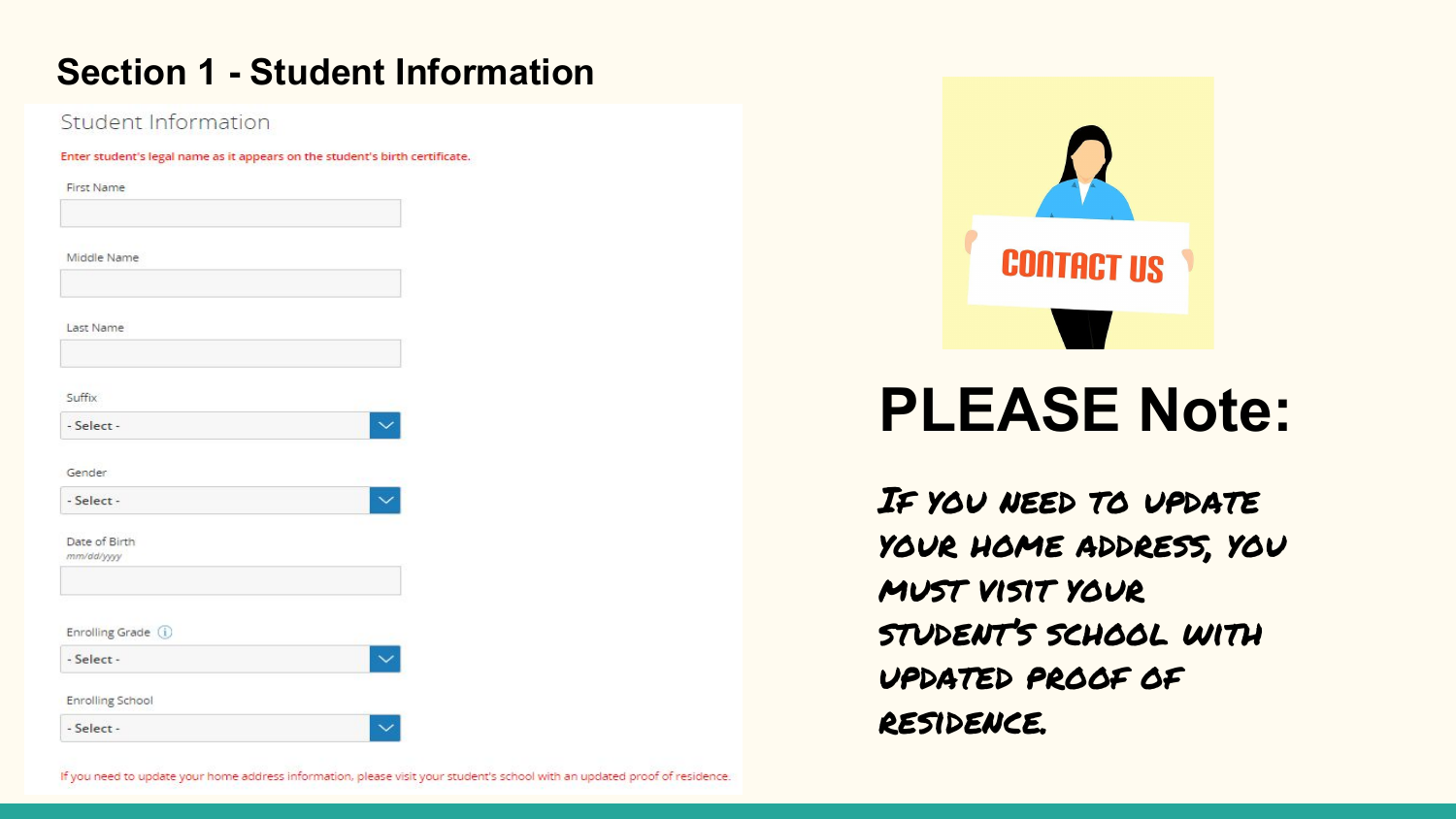## **Chromebook Protection Plan Option**  (Available for Grades 3-12 **ONLY**)

| Protection Plan and Parent Use Agreement<br>Damage that occurs through neglect, misuse, or use outside the parameters of the Student Acceptable Use Regulations will<br>be the responsibility of the student's parent or guardian and will NOT be covered under the protection plan. | Payment & Submit<br>Payment is required.         |                                                              |
|--------------------------------------------------------------------------------------------------------------------------------------------------------------------------------------------------------------------------------------------------------------------------------------|--------------------------------------------------|--------------------------------------------------------------|
| I would like to purchase the optional approximate fraction and the change of an ow child's Chromebook. Trequired<br>I waive the protection plan and I will incur all costs to repair or replace my child's Chromebook. [required]                                                    | Fee Summary                                      | <b>Payment Options:</b><br>Credit/Debit Card                 |
| I have read the District's Student Acceptable Use Regulations in the district's LEARNING newsletter or on the district website<br>anal Technology Resources and understand it is my responsibility to help my child follow these<br><b>under in-</b><br>required                     | Select a Payment Method [required]<br>- Select - | <b>Electronic Check</b><br>Check to School<br>Cash to School |
| - Select -<br>I have read and agree to the district Guidelines for Chromebook Care above [required]                                                                                                                                                                                  | FEE                                              | <b>AMOUNT</b>                                                |
| - Select -<br>Parent/Guardian's Signature [required]<br>type name of parent/guardian                                                                                                                                                                                                 | Chromebook Fee                                   | \$30.00<br>Amount Selected for Payment<br>\$30,00            |
| Date required                                                                                                                                                                                                                                                                        |                                                  | <b>TOTAL \$30.00</b>                                         |
| mm/dd/yyyy                                                                                                                                                                                                                                                                           |                                                  |                                                              |

#### *PLEASE Note:*

- Chromebook Use Agreements are signed for **ALL Students (K-12)**
- Chromebook Protection Plan (Non-refundable \$30) is available for students in **grades 3-12 ONLY**
- If selecting Check or Cash to School, payment must be made by September 30, 2020. *Include phone number and driver's license # on check.*